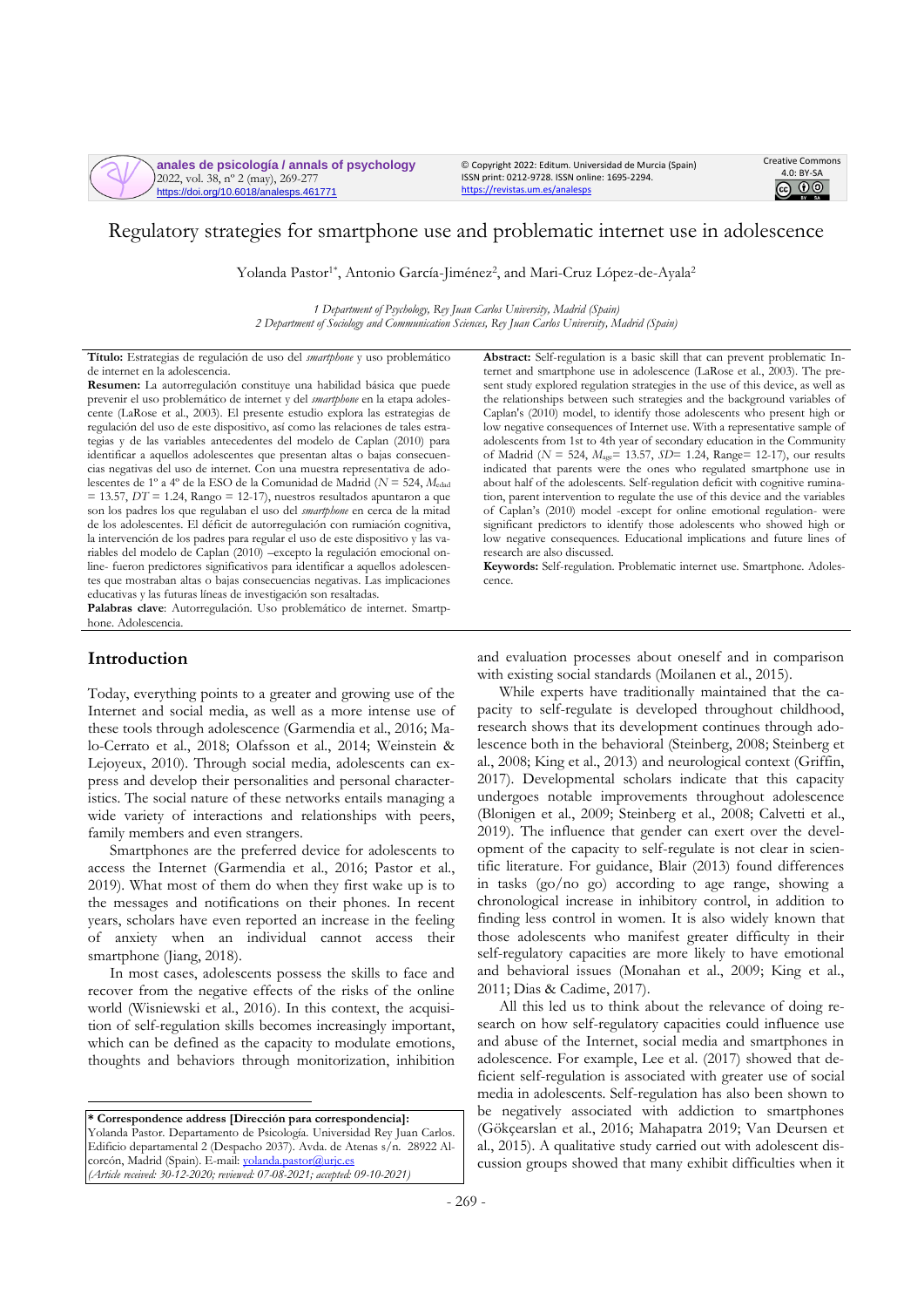comes to self-regulating the amount of time dedicated to the Internet and social media, and on many occasions, parents are the ones that need to set a time limit, especially in order to not interfere with studying (Pastor et al., 2019). This way, parents act as external agents who try to regulate Internet use with external restrictions and reminders. These actions can be considered hetero-regulation or external regulation of smartphone use.

Regarding possible gender differences in the use of the Internet and mobile phones, a study by Chóliz et al. (2009) observed that girls show a more favorable attitude towards smartphones. They also use them more frequently and for a wider range of activities. In general, they use them as an instrument of interpersonal communication, as well as a psychological tool that allows them to cope with unpleasant moods. In the case of boys, they would use this device more in terms of leisure or entertainment. In this sense, the fact that girls use it as a psychological tool would increase the probability of becoming one of the factors that "predispose or facilitate dependence, since all addictions are characterized by addictive behavior used to overcome unpleasant personal situations (p. 85)".

At the same time, Moral and Suarez (2016) observed that girls and older adolescents suffered more problems related to the problematic use of smartphones, while in another study, differences by age and gender in problematic internet use could not be found (Moral-Jiménez, & Fernández-Domínguez, 2019). Other authors have observed a higher proportion of girls than boys showing problematic internet use (PIU) in Spain (Gómez et al., 2017), as well as social media addiction and problematic smartphone use (Medrano et al., 2017).

Along these lines, Van Deursen et al. (2015) detected that men experience less social stress than women and use the smartphone less frequently for social purposes. These results showed that women are more likely to develop habitual or addictive behaviors with these devices. Finally, they also observed that age was a crucial variable: showing a positive effect on self-regulation, from which can be derived that older people are less prone to develop habitual or addictive behaviors with smartphones.

However, not all studies point in this direction. For example, Jelenchick, et al. (2016) highlighted male prevalence in PIU and Villanueva-Blasco et al.'s (2019) work could not find significant differences in gender. At the same time, Gámez-Guadix et al. (2015) showed that although various components of problematic internet use were more closely associated with women in a cross-sectional design, the tested model in a longitudinal study showed to be invariable between genders.

One of the most relevant models today exploring the role of self-regulation in problematic internet use was developed by Caplan (2010). This author argues that the negative consequences of Internet use are fundamentally preceded by self-regulation deficit, which contains a behavioral dimension (compulsive use) and a cognitive dimension (cognitive concern). This self-regulation deficit would be influenced by two antecedent variables: preference for online social interactions (POSI) and use of the Internet for mood regulation. Previous studies developed by this author showed that some individuals who feel lonely and have social anxiety or poor social skills can develop an elevated POSI. They perceive online interactions as less menacing and perceive themselves as more skilled when they interact online (Caplan, 2002). Caplan's (2010) model has found empirical support in different countries (Barke et al., 2014; Fioravanti et al., 2013; Gámez-Guadix et al., 2013; Pontes et al., 2016). It has also been applied to the problematic use of Facebook (Moretta & Buodo, 2018).

Today, this model has taken center stage and many authors have tried to apply it. For example, in a longitudinal study, Gámez-Guadix et al. (2015) warn about deficient selfregulation (T1), which consist of decreased self-control over cognitions and compulsive behaviors related to the Internet, being a predictor of increased mood regulation, preference for online interactions and negative consequences (T2). Results show that only the deficient self-regulation component predicts an increase in the other components over time. These findings are coherent with previous studies (Caplan, 2010; LaRose et al., 2003). In fact, based on Bandura's (1991) socio-cognitive theory, LaRose et al. (2003) suggest that Internet addiction "can be redefined as poor selfregulation" (p.243), understood as a deficit in self-awareness processes that allow the individual to control, judge and adjust their behavior (LaRose, 2011; LaRose et al., 2003). According to this proposal, the results of this study suggest that deficient self-regulation is the key component maintaining PIU over time. However, these results do not support some of the hypotheses in the cognitive-behavioral model proposed by Caplan (2010), which had been previously analyzed in cross-sectional studies. A possible explanation for these results is that the mechanism from which the PIU originates and consolidates might be different from the processes that explain its long-term maintenance.

Some works have shown interest in the connection between PIU and self-regulation skills. Sebena et al. (2013) observed that self-regulation skills (negatively) and depressive symptoms (positively) significantly predicted PIU. Moretta and Buodo (2018) also found that poor self-regulation predicted negative consequences of Facebook use.

Based on all these contributions, the main goals of this work have been, on the one hand, to describe the different strategies that adolescents use to regulate the use of smartphones and the Internet (from hetero-regulation imposed by parents to authentic personal regulation: selfregulation) and, on the other, to try to predict the impact of these strategies and the antecedent variables of Caplan's (2010) model on the negative consequences of Internet use.

- The main hypotheses that guided our work were:
- H1. We do not expect gender differences in the use of different strategies to regulate smartphone and Internet use.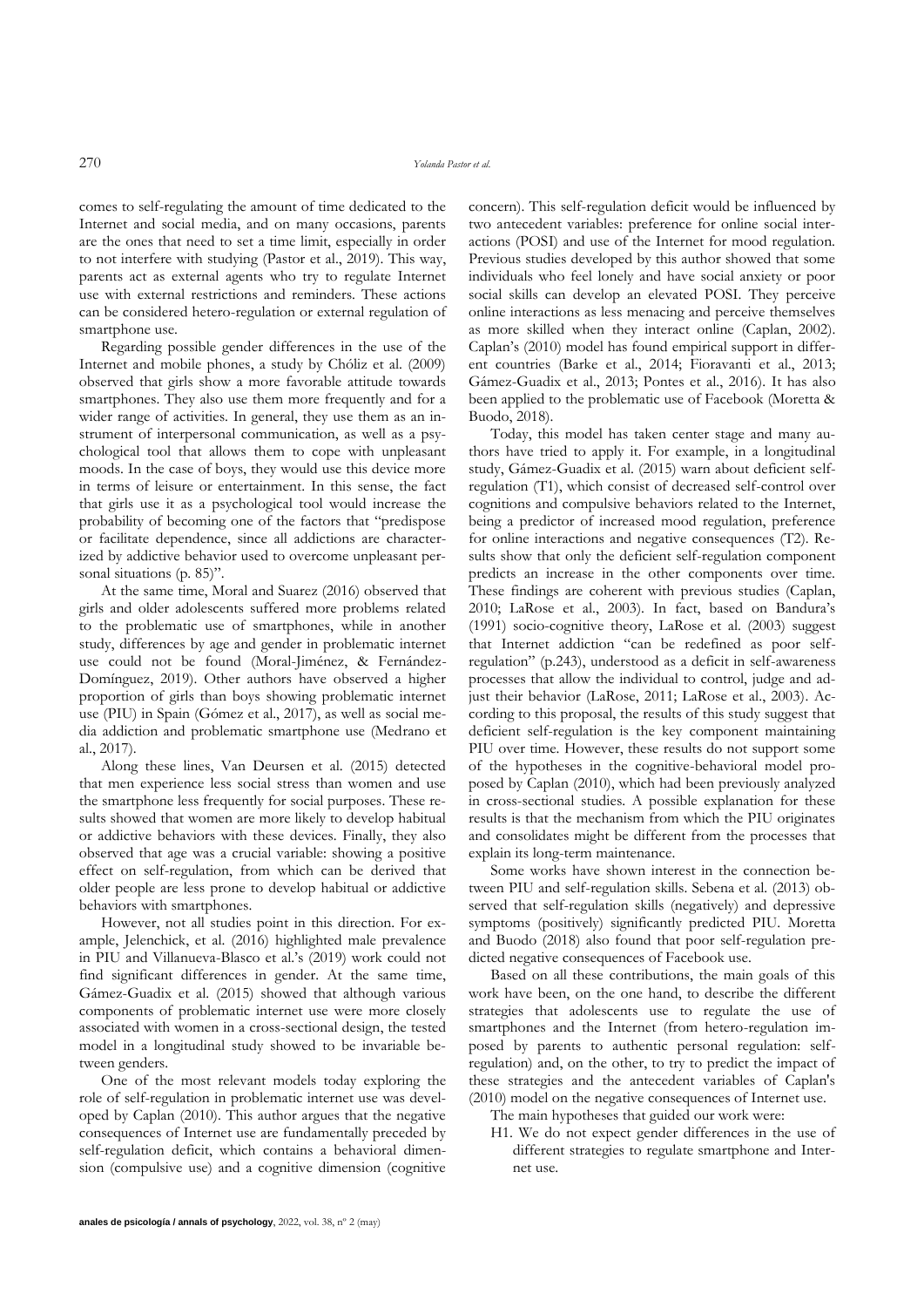- H2. Given that self-regulation skills improve with age, an increase in strategies that involve self-regulation is expected versus a decrease in strategies that involve external regulation with age.
- H3. Despite the contradictions in scientific literature, based on the previous studies carried out in our country (Chóliz et al., 2009; Gámez-Guadix et al., 2015; Gómez et al., 2017), some differences in gender are expected, albeit small, in problematic internet use that harm women.
- H4. Given the improvement in self-regulation associated with age, we might expect problematic internet use to decrease with age.
- H5. Those adolescents with lower use of self-regulation strategies and greater use of hetero-regulation strategies will experience negative consequences more frequently, and vice versa (see figure 1).
- H6. Those adolescents who develop greater problematic internet use (preference for online social interaction, online regulation of mood, cognitive concern and compulsive use) will experience negative consequences more frequently, and vice versa (see figure 2).

## **Method**

#### **Participants**

This study was carried out with a statistically representative sample of students enrolled in compulsory secondary education (ESO, 1st to 4th year) in the Community of Madrid during the 2019 - 2020 academic year. The sample consisted of 524 adolescents ( $M<sub>age</sub> = 13.57$ ,  $SD = 1.24$ ; Range = 12-17); 48.9% of the sample were girls. The distribution by grade was 26.7% from the 1st year, 26.6% from the 2nd, 24.8% from the 3rd and 21.9% from the 4th.

The sample design followed a multistage stratified cluster sampling. The stratification was carried out according to the type of center (public, private or subsidized) and differentiated between the capital (Madrid) and the rest of the municipalities in the Community of Madrid. The clusters corresponded to the secondary education centers in the first level. In total, 16 educational centers were selected. Once the centers accepted their participation in the survey, the classrooms were selected as units of analysis for the second stage. The error analysis was set at  $\pm$  4.37% for the global data under the assumption of  $p = q = 0.5$  with a confidence level of 95% and under the assumption of simple random sampling.

#### **Variable and instruments**

The variables evaluated were the sociodemographic characteristics (grade and sex), the strategies for regulating the use of smartphones and the Internet, and problematic internet use.

Items elaborated by the authors were used to evaluate smartphone and Internet use regulation strategies. To do this, the starting point was the results of a previous qualitative study with discussion groups of adolescents (Montes-Vozmediano et al., 2020; Pastor et al., 2019). This study concluded that many adolescents had difficulties regulating the use of social networks and smartphones while studying. Adolescents reported using various strategies to regulate its use. While some removed this device and social networks from their rooms themselves (self-regulation), most had restrictions imposed by parents (they took away their smartphones, had to be reminded to turn it off or even said that they were not able to concentrate if they did not have it with them because they were thinking about what they could be missing). Others studied while having their smartphones with them, checking WhatsApp or social media while trying to study. Based on these contributions, we included the following items in the survey: 1) At home, my parents take my phone away when I have other things to do (heteroregulation, implies external control), 2) at home, my parents have to remind me to turn off my phone when I have other things to do (self-regulation induced by third parties), 3) When I have other things to do, I myself turn off the phone, move it away or I disconnect from social media without anyone having to tell me (authentic self-regulation), 4) I check my phone or the Internet when I have other things to do (poor self-regulation), and 5) When I am doing things and my phone is off, I cannot stop thinking about what I may be missing out on (self-regulation deficit with cognitive concern, or it may be considered a FOMO indicator or Fear Of Missing Out). The response scale for these items ranged from 1 to 4 (1 = never, 2 = sometimes, 3 = frequently, 4 = always).

The Spanish adaptation (Gámez-Guadiz et al., 2013) of the Generalized Problematic Internet Use Scale 2 (GPIUS-2, Caplan, 2010) was used to assess problematic internet use. This 15-item questionnaire contains the following subscales: preference for online social interaction, mood regulation, negative consequences, compulsive use, and cognitive concern. These last two subscales are part of a latent variable named self-regulation deficit by its author. However, this study will work with the subscales. The reliability (Cronbach's alpha) of these subscales ranged between .82 and .86. The answers range from 1 (totally agree) to 6 (totally disagree).

#### **Procedure**

The questionnaires were administered at secondary education centers in the Community of Madrid. Professional interviewers carried out the assessment using the CAPI (Computer Assisted Personal Interview) interview system. Previously, a favorable evaluation of the data collection procedure for this research had been obtained from the Ethics Committee (Rey Juan Carlos University). Data collection consisted of obtaining: 1) The authorization of the educational cen-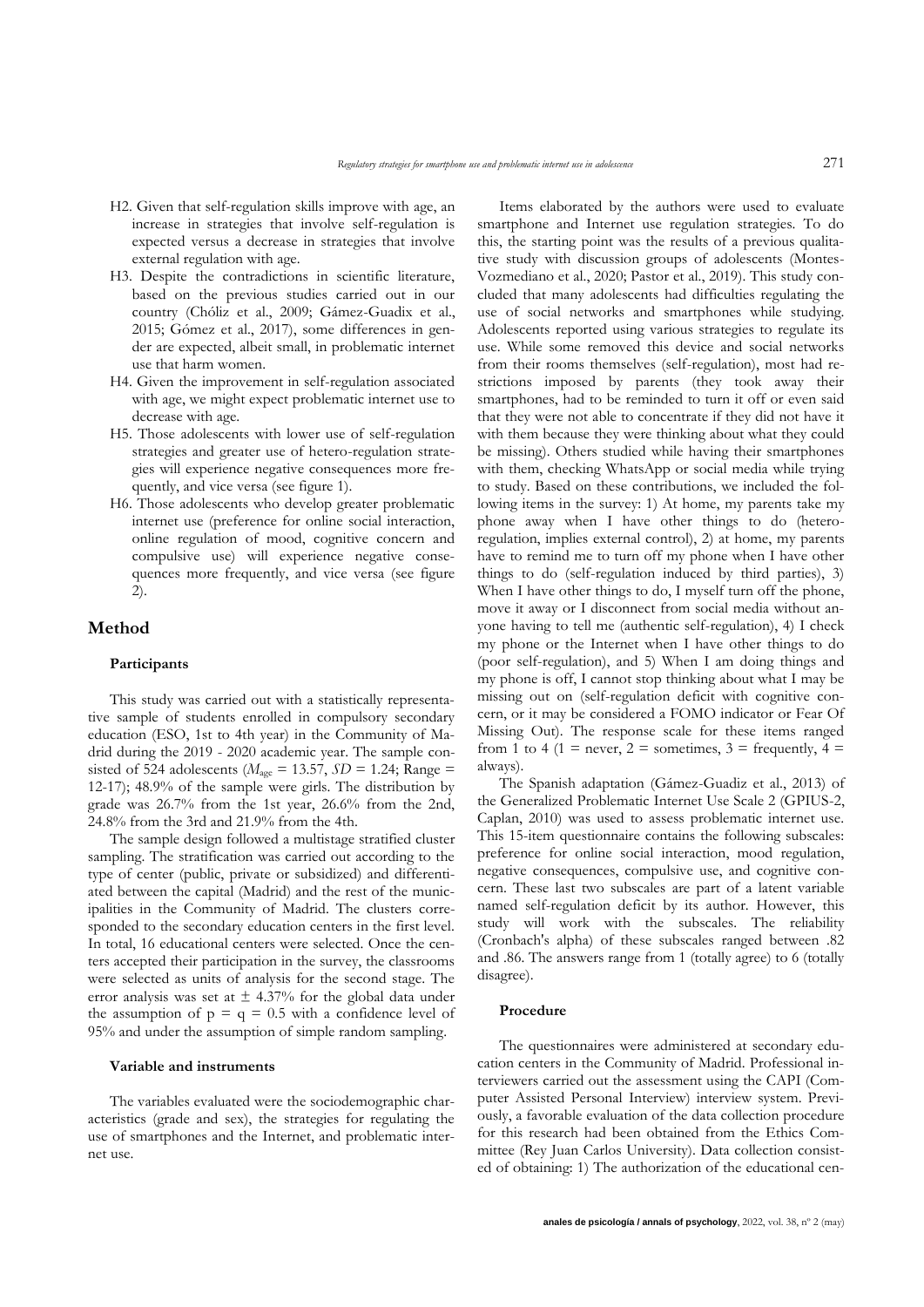ters after properly informing them of the research characteristics, 2) Parents' informed consent for those adolescents 14 years of age and under, and 3) A personal informed consent for those over 14 years of age. Fieldwork was carried out from October 24 to December 19, 2019.

#### **Data analysis**

The use of different strategies to regulate smartphone and Internet use was described using percentages. The statistical test used to study the differences by gender and grade in the different variables was the MANOVA, which allows for the assessment of these differences when the dependent variables are related to each other. The MANOVA has proven to be a robust test against parametric assumption noncompliance (Bisquerra, 1989). Two different MANOVAs were carried out: one with strategies to regulate smartphone use and the other with GPIUS-2 variables.

The next step was the assessment of two predictive models on the negative consequences of Internet use using a binary logistic regression. First, to do this, the negative consequences variable was dichotomized. Those subjects with scores equal to or lower than the mean belonged to the group of low consequences ( $n = 304, 58\%$ ), while those with scores higher than the mean belonged to the group of medium-high negative consequences  $(n = 220, 42\%)$ . The first model tried to predict the negative consequences of internet use based on different strategies for regulating smartphone use (see figure 1), and the second model aimed to assess the weight of the different GPIUS-2 factors on negative consequences (see figure 2). The forward stepwise iterative method was used in both cases, using the Wald statistic to choose the covariates to be included or excluded in the model. Analyses were carried out with the statistical package SPSS v26.

#### **Figure 1**

*Model A for predicting the negative consequences of Internet use based on hetero vs. self-regulation of Smartphone use (H5).*



### **Figure 2**

*Model B for predicting the negative consequences of Internet use from the variables of Caplan's model (2002, 2010) (H6)*



### **Results**

Regarding the use of different self-regulation strategies, we found that parents never took the smartphones away from 50% of subjects when they had other things to do. About 25% reported that their parents sometimes took them away, and the remaining 25% said this frequently or always happened. When they had other things to do, 47% were never reminded at home to turn off their smartphones, compared to 30.5% who indicated that this sometimes happened, and 22.5% who were frequently or always reminded. These data matched results referring to self-regulation achieved by ado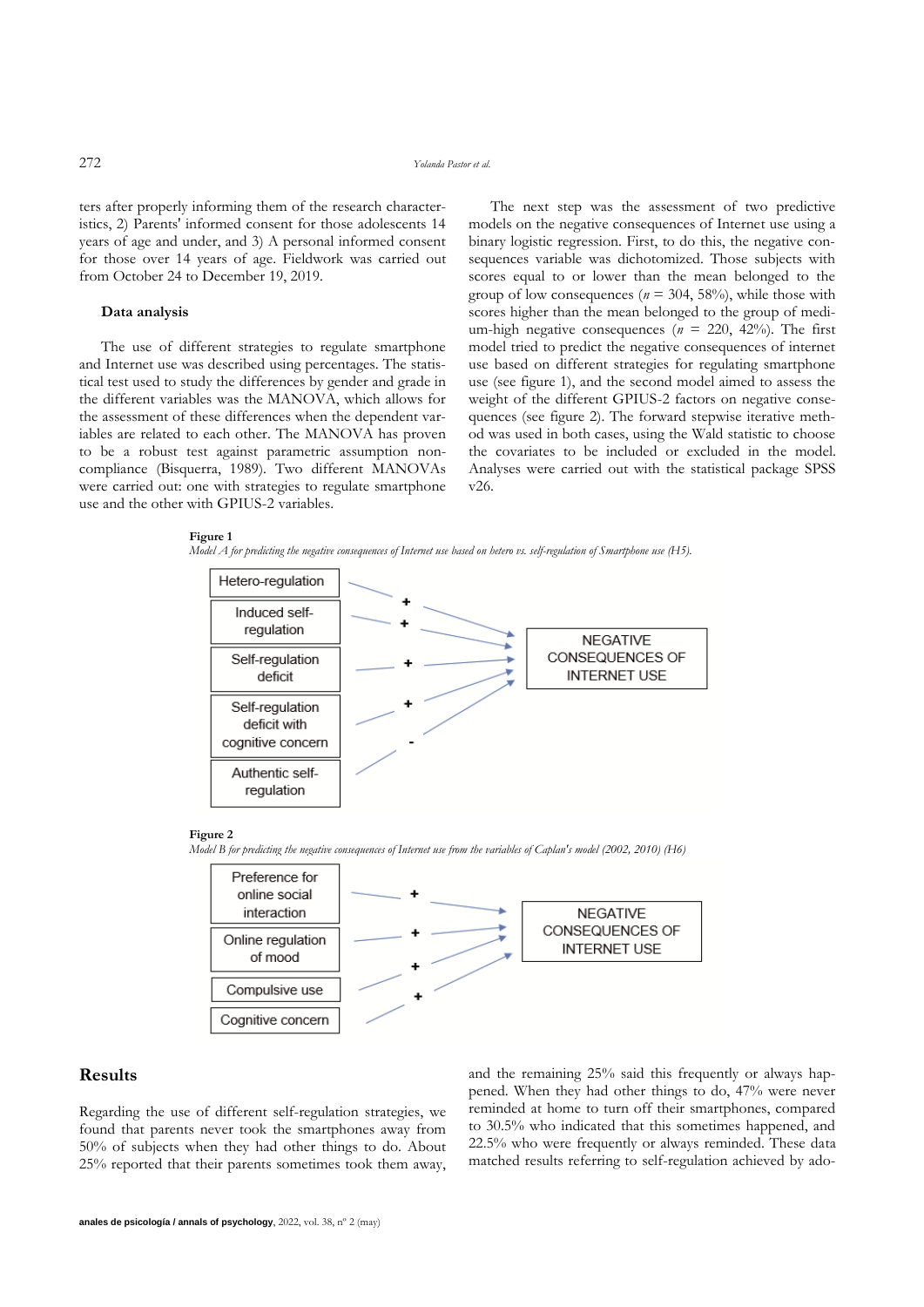lescents. In this sense, 26.9% stated that they always disconnected or moved to another place their smartphones when they had other things to do and 31.1% reported doing it frequently. Lastly, 27.9% and 14.1% claimed to do it sometimes or never, respectively. Regarding paying attention to their smartphone when they had other things to do, 25.1% reported that they "never" did it, 42.1% "sometimes", 19.4% "frequently" and 13.3% "always". Regarding cognitive rumination, 57% stated that they never thought about what they could be missing when their smartphone was turned off, compared to 25.3% who said this sometimes happened, 10.3% who said frequently, and 7.4% always.

Regarding differences by gender and grade in the use of these strategies to regulate the use of mobile phones, the MANOVA reported the absence of significant differences by gender,  $F(5, 529) = 0.852$ ,  $p = .513$ ; Wilks  $\Lambda = 0.992$ ,  $\eta^2$ <sub>partial</sub> = .008; but there were significant differences by grade,  $F(15, 1470) = 3.700$ ,  $p = .000$ ; Wilks  $\Lambda = 0.902$ ,  $\eta^2$ <sub>partial</sub> = .034. Univariate tests show that grade has a significant effect on hetero-regulation  $F(3, 533) = 3.424$ ,  $p < .05$ ,  $\eta^2$ <sub>partial</sub> = .019), induced self-regulation *F*(3, 533) = 2.822, *p* < .05,  $\eta^2$ <sub>partial</sub> = .016), authentic self-regulation  $F(3, 533)$  = 3.918,  $p < .01$ ,  $\eta^2$ <sub>partial</sub> = .022) and deficient self-regulation  $(F(3, 533) = 3.005, p < .05, \eta^2$ <sub>partial</sub> = .017).

Bonferroni's posthoc tests revealed the existence of significant differences in the use of hetero-regulation between 1st  $(p < .01)$ , 2nd and 3rd  $(p < .05)$  and 4th-year ESO students, the latter being the ones who scored lower in this variable. Regarding induced self-regulation, 1st-year students obtained the lowest scores and differed significantly from 2nd and 4th-year students ( $p < .05$ ). Interestingly, 1st-year students were the ones who showed higher scores in authentic self-regulation, differing significantly from 3rd and 4thyear students (*p* < .01). Likewise, 1st-year students also

showed lower self-regulation deficit, differing significantly from 2nd ( $p < .01$ ) and 4th-year students ( $p < .05$ ).

Regarding the variables of problematic internet use (GPIUS-2), the MANOVA showed significant differences by grade,  $F(15, 1460) = 1.730, p < .05$ ; Wilks  $\Lambda = 0.953$ ,  $\eta^2$ <sub>partial</sub> = .016; and gender, *F*(5, 529) = 2.252, *p* < .05; Wilks  $\Lambda = 0.979$ ,  $\eta^2$ <sub>partial</sub> = .021. Univariate tests showed that grade had a significant effect on the negative consequences experienced by Internet use  $(F(3, 533) = 2.697, p < .05, \eta^2$ <sub>partial</sub> = .015); in such a way that 1st-year ESO students experienced fewer negative consequences than 3rd ( $p < .05$ ) and 4th-year students ( $p < .05$ ). Gender showed significant effect on the preference for online social interaction  $(F(1, 533) = 4.630, p)$  $<$  .05,  $\eta^2$ <sub>partial</sub> = .009), showing that boys manifested greater preference.

The next step was to predict whether individuals manifest negative consequences from Internet use based on the different types of self versus hetero-regulation strategies for smartphone use using a logistic regression model. The percentage of correct classifications of the model amounted to 69.2%, with 83.4% being correct classifications for the group of absence or low negative consequences, and 49.5% for the group of medium-high negative consequences. As can be seen in Table 1, among the type of smartphone and Internet regulation strategies that significantly predict having or not having negative consequences derived from the use of the Internet we can find: self-regulation induced by third parties (My parents have to remind me to turn off my smartphone when I have other things to do), poor self-regulation (I check my smartphone when I have other things to do) and poor self-regulation with cognitive concern (When my smartphone is turned off I cannot stop thinking about what I am missing). These strategies are positively and significantly related to the negative consequences of Internet use (see Table 1).

**Table 1**

*Logistical regression analysis of different smartphone regulation strategies on the negative consequences of Internet use.*

| Step | Variables                                          |          | SЕ   | Wald   | df |      | Exp(B) |
|------|----------------------------------------------------|----------|------|--------|----|------|--------|
|      | I can't stop thinking about what I may be missing  | .816     | .110 | 54.804 |    | .000 | 2.262  |
|      | Constant                                           | $-1.698$ | .205 | 68.492 |    | .000 | .183   |
| 2    | check my phone when I have other things to do      | .498     | .109 | 19.932 |    | .000 | 1.628  |
|      | I can't stop thinking about what I may be missing  | .639     | .117 | 29.597 |    | .000 | 1.894  |
|      | Constant                                           | $-2.487$ | .283 | 76.994 |    | .000 | .083   |
| 3    | My parents have to remind me to turn off the phone | .442     | .117 | 14.277 |    | .000 | 1.555  |
|      | I check my phone when I have other things to do    | .441     | .111 | 15.863 |    | .000 | 1.553  |
|      | I can't stop thinking about what I may be missing  | .500     | .123 | 16.445 |    | .000 | 1.649  |
|      | Constant                                           | $-2.957$ | .321 | 84.971 |    | .000 | .052   |

Regarding the global fit of the model, the model showed a good fit according to chi-square ( $\chi^2$  = 99.876; df = 3, *p* < .000). This would indicate that the model is more effective at predicting the consequences variable than the null hypothesis. However, the Hosmer and Lemeshow test did not show a good fit ( $\chi^2$  = 21.295; df = 7,  $p$  = .003). It should be noted that this indicator is not reliable when there are not enough

cases in all the boxes to cross scores between the different variables and the dependent variable. Other supporting indices were Cox and Snell's  $R^2$  ( $R^2 = .174$ ) and Nagelkerke's  $R^2$  $(R<sup>2</sup> = .233)$ . Both showed an adequate but moderate level of model prediction.

Our last step was to assess the predictive power of Caplan's (2010) model using a logistic regression model. For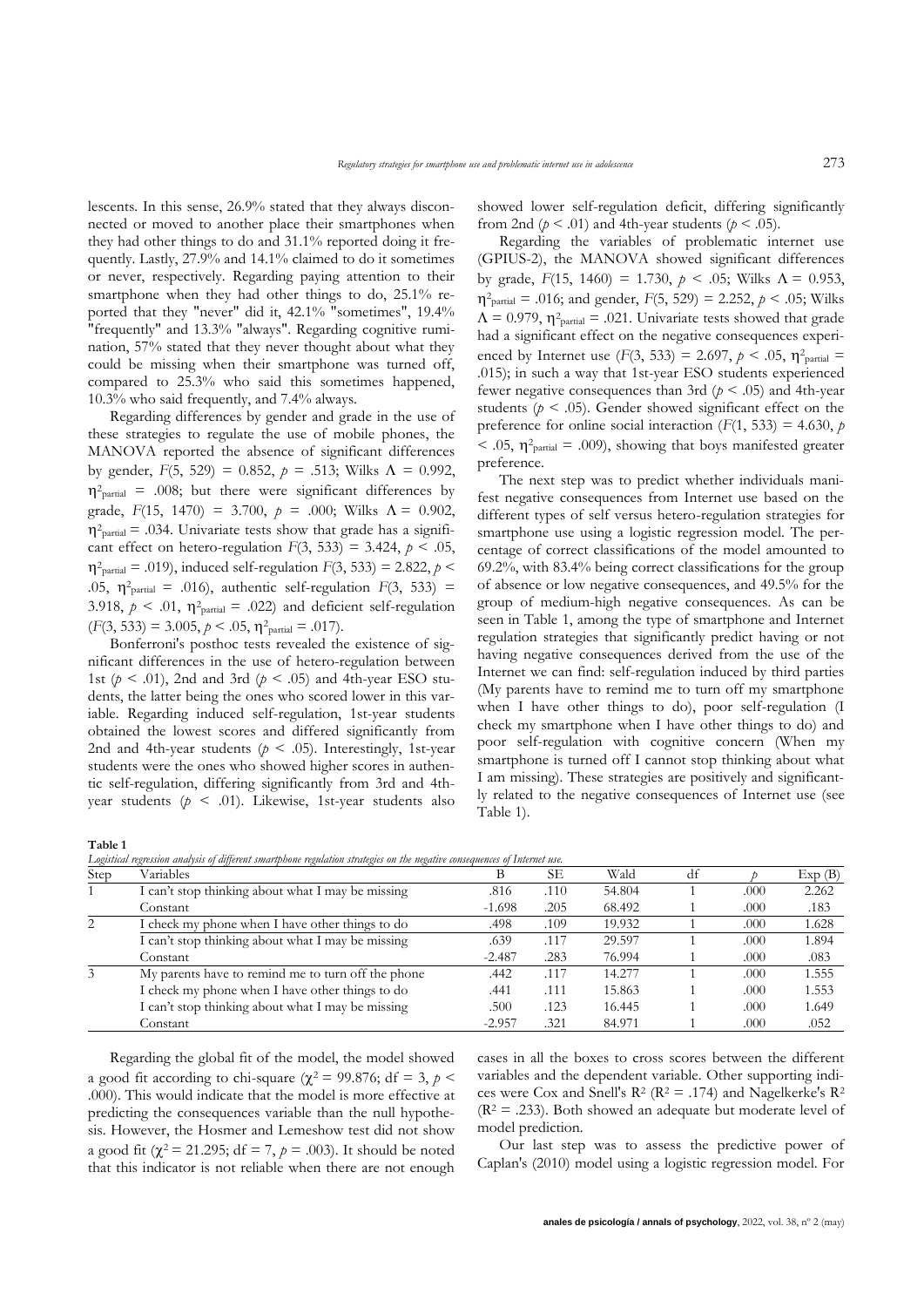this, an attempt was made to predict the negative consequences of Internet use from the rest of the variables of the GPIUS-2. The percentage of correct classifications of the model amounted to 82.6%, 86.8% corresponding to the group with low negative consequences, and 76.8% to the group with high negative consequences. Table 2 shows the parameters obtained by the model in each step of the analysis. The final model shows that negative consequences can be predicted from greater preference for online social interaction, greater cognitive concern about not being connected, and greater compulsive use of the Internet.

**Table 2**

*Logistical regression analysis of the GPIUS-2 variables on the negative consequences of Internet use.*

| Step | Variables                                |          | SЕ   | Wald    | df |      | Exp(B) |
|------|------------------------------------------|----------|------|---------|----|------|--------|
|      | Online cognitive concert                 | .380     | .116 | 142.682 |    | .000 | 3.974  |
|      | Constant                                 | $-3.855$ | .314 | 150.658 |    | .000 | .021   |
| 2    | Preference for online social interaction | .590     | .111 | 28.166  |    | .000 | 1.804  |
|      | Online cognitive concern                 | 1.064    | .123 | 74.330  |    | .000 | 2.898  |
|      | Constant                                 | $-4.535$ | .366 | 153.678 |    | .000 | .011   |
| 3    | Preference for online social interaction | .549     | .114 | 23.226  |    | .000 | 1.731  |
|      | Online cognitive concern                 | .783     | .139 | 31.899  |    | .000 | 2.189  |
|      | Compulsive use                           | .468     | .122 | 14.680  |    | .000 | 2.189  |
|      | Constant                                 | $-5.097$ | .418 | 148.446 |    | .000 | .006   |

Regarding the global fit of the model, the model showed a good fit according to the chi-square ( $\chi^2$  = 308.715; df = 3,  $p \leq 0.000$  and according to the Hosmer and Lemeshow test  $(\chi^2 = 21.295; df = 7, p = .112)$ . This would indicate that the model was more effective at predicting the consequences variable than the null model. Other supporting indices were Cox and Snell's  $\mathbb{R}^2$  ( $\mathbb{R}^2 = .445$ ) and Nagelkerke's  $\mathbb{R}^2$  ( $\mathbb{R}^2 =$ .599). Both show an adequate level of prediction of the model.

### **Discussion**

Smartphones have become the main way adolescents connect to the Internet and social media. There has been an increase in time spent interacting virtually with the outside world, particularly with their peer group (Garmendia et al., 2016; Mascheroni & Ófalsson, 2014). This increased connectivity implies undeniable benefits but also negative consequences on their well-being that must be taken into consideration, especially if we consider that the self-regulation capacity to face and overcome these effects has not yet reached its zenith at this stage (Blonigen et al. al., 2009; Calvetti et al., 2019). Based on the problematic internet use model (PIU) proposed by Caplan (2010) and using a representative sample of adolescents enrolled in compulsory secondary education (ESO) in the Community of Madrid, this article analyzes the influence of regulatory strategies on smartphone use and the influence of GPIUS-2 variables on the negative consequences of the use of the Internet. Additionally, the prevalence of the different strategies of hetero versus selfregulated smartphone use is described, and the influences of gender and school grade on these and the PIU are explored. The results obtained among adolescents in the Community of Madrid showed that, according to the interviewees themselves, about half of the parents intervened in their children's use of smartphones when they had other obligations, either by taking it from them or reminding them to turn it off. Directed hetero-regulation restrictions and induced selfregulation restrictions are consistent with the data on acquired behavioral and cognitive self-regulation manifested by adolescents. In this sense, only a quarter of them declared that they always kept their smartphones away or never paid attention to it when they had other responsibilities. On the contrary, about 15% of adolescents showed significant deficiencies to self-regulate their smartphone-related behavior, carrying the device with them all the time and constantly paying attention to it while they would carry out other tasks. In addition, a similar percentage showed poor cognitive selfregulation and were always or frequently thinking about what they may be missing when it is not accessible to them. This data confirms the recent trend that shows an increase in anxiety when they have signal issues or do not have access to their smartphones (Jiang, 2018).

Although different studies indicate that gender influences smartphone use, our results did not show that it affects the way adolescents self-regulate, whether it is external, induced or internalized regulation. In this sense, our first hypothesis was validated: gender did not influence self-regulation strategies of minors using this device, but, consistently, it did not influence hetero-regulation directed or induced by parents either.

Regarding age, as can be expected, the results of our study reported that paternal hetero-regulation decreased among adolescents in the last year of ESO. However, it is surprising that it is 1st-year students who, to a greater extent, indicated that they were capable of self-regulation, putting away the smartphone or not paying attention to it when they carried out other tasks. This contradicts the data in the scientific literature which indicates an increased maturation in self-regulatory capacity during this period (King et al., 2013). Consequently, we could conclude that, although hypothesis 2 was partially fulfilled, the results contradicted the meaning of the expected relationship. One possible interpretation is that younger adolescents who have just accessed this device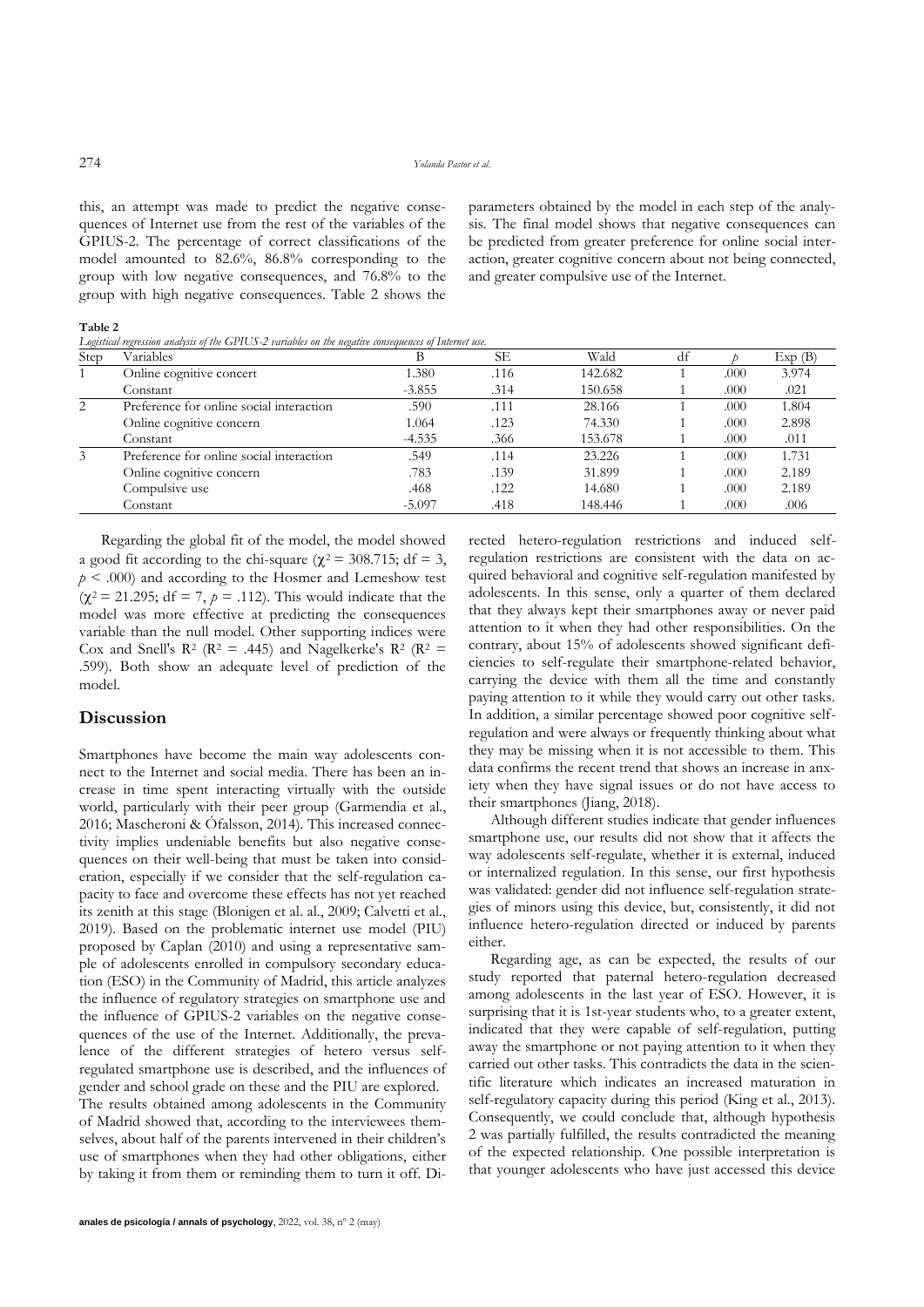(the average age of access in Spain is 12 years) (Golpe-Ferreiro et al., 2017) do not use it as much.

Regarding problematic internet use, our results showed that gender and age only had a weak effect on it. It should be noted that the differences found do not follow the direction that was hypothesized. Contrary to expectations, it was boys who showed the highest POSI (refuting hypothesis 3). In previous studies, POSI had been associated with poor selfregulation (Assunção & Matos, 2017; Gámez-Guadix et al., 2015). In fact, results found by Caplan's (2010) model confirm that POSI is one of the most relevant predictors of problematic internet use, which affects the negative consequences experienced through self-regulation. Our results did not match the results of previous studies that indicated a greater tendency in girls towards problematic internet use (Gómez et al., 2017; Gámez-Guadix et al., 2015; Van Deursen et al., 2015), and social media and smartphone use (Chóliz et al., 2009; Medrano et al., 2017). However, they did match what was found by other authors (Jelenchick et al., 2016). Additionally, it should be noted that our data did not show gender differences in mood regulation. These data contradicted previous scientific literature on gender differences that report greater social stress in smartphone use in the case of girls (Van Deursen et al., 2015), and greater use of this device by them for emotional self-regulation (Chóliz et al., 2009). These differences may be due to methodological differences with previous studies (different instruments used, evaluation of smartphone use in general and not exclusively Internet use, or differences in the age range of the sample) or could also be indicating a change in trend by the male population, which future studies should explore.

On the other hand, regarding the influence of grade on the different dimensions of problematic internet use, and in line with results previously reported in self-regulation indicators, it is the youngest who reported the least negative consequences for Internet use (thus refuting hypothesis 4). As previously indicated, it may be due to more limited Internet use in the early years of adolescence. This aspect is also consistent with longer use time and increase in the number of online activities (García-Jiménez et al., 2013) as adolescents grow older. This may help also increase online dependency.

Regarding hypothesis 5, our data revealed a statistically significant and positive association between parental-induced self-regulation (parents have to remind me to turn the smartphone off when I have other things to do), poor selfregulation (I check the smartphone when I have other things to do), poor self-regulation with cognitive concern (when my smartphone is off, I cannot stop thinking about what I may be missing) and negative consequences of Internet use manifested by minors. These results confirmed those found in the Gámez-Guádix et al. (2015) study, which showed that poor self-regulation, measured as cognitive preoccupation and compulsive use, was related to negative consequences of Internet use. Furthermore, they were consistent with those found by Sebena et al. (2013) and Durak (2020), who found a negative association between self-regulation skills and PIU or problematic social media usage. However, it should be noted that the low use of these strategies allowed for the correct identification of adolescents belonging to the healthy group (low negative consequences), being less reliable when identifying adolescents at risk. This may be because there are many other variables (social anxiety, isolation, self-esteem and others) that affected negative consequences and were not considered in the hypothesized model.

The positive relationship between parental-induced selfregulation and negative consequences could be happening because parental intervention occurs reactively once their children begin to show difficulties, as indicated by previous studies in parental mediation (Duerager & Livinstone, 2012; López-de-Ayala et al., 2019). This suggests the need to develop prevention programs to promote the development of smartphone and Internet use self-regulation both at home and in the educational environment before adolescents manifest their first difficulties in this regard. It also suggests that external restraint strategies used by parents do not promote the development of self-regulation and could be counterproductive.

Finally, the second logistic regression analysis showed that POSI, cognitive preoccupation and compulsive use of the Internet (these last two variables are indicators of selfregulation deficit), predicted the negative consequences of Internet use. Therefore, hypothesis six was partially confirmed because our analysis did not show a statistically significant relationship in online mood regulation. In this case, the logistic regression model showed a high identification percentage in both adolescents at risk and those belonging to the healthy group, confirming the predictive power of Caplan's (2010) model. Therefore, preference for online social interaction and self-regulation deficit (behavioral and cognitive) were good predictors of the negative consequences of Internet use in Madrid adolescents. Echoing the words of LaRose (2011), a possible explanation for the lack of relationship in mood regulation is that the mechanism from which the PIU originates and consolidates could be different from the processes that explain its maintenance. Perhaps in the early stages of the problem, the use of the Internet for mood regulation may favor the development of poor selfregulation. However, once poor self-regulation has become a problem, it plays a more central role. The use of longitudinal designs is necessary to confirm this trend.

Among the limitations of our study, it should be noted that it was limited to a geographical area of Spain (Madrid), which limited the possibility of generalizing the results to the entire population. However, the use of a representative sample favored the generalization of these results to Madrid adolescents. Another possible limitation was the evaluation of the different strategies for regulating the use of smartphones with items elaborated by this research team, which had not been previously validated. From our point of view, its content was validated by previous studies that were carried out with adolescent discussion groups (Montes-Vozmediano et al., 2020), and it may contribute to inspire future studies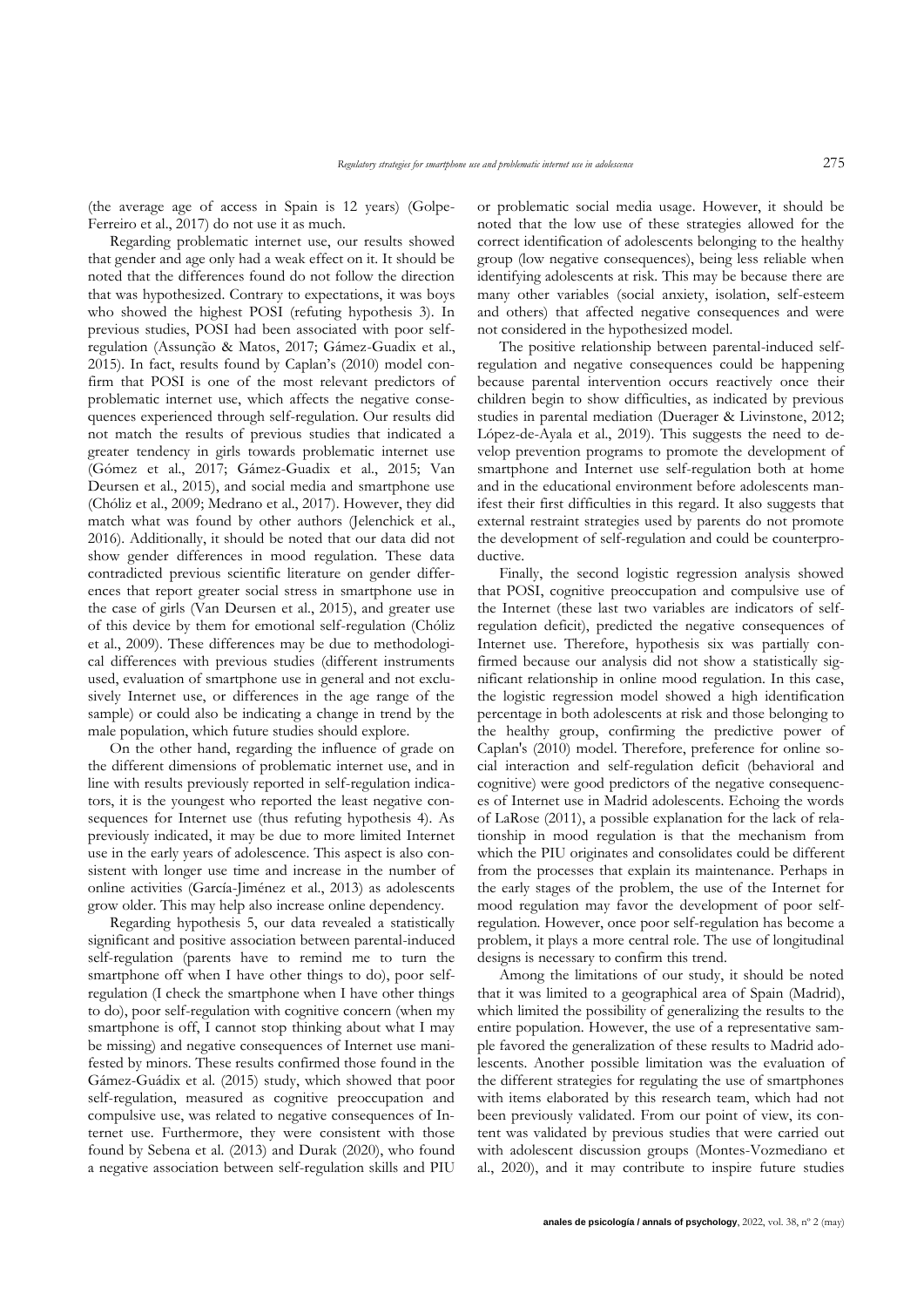since there are no instruments that evaluate these aspects, nor previous research on this topic. Likewise, the crosssectional nature of our work limited the possibility of establishing causal relationships, making it necessary to use longitudinal designs.

## **Conclusion**

The results of this work consolidate the importance of selfregulation in smartphone and Internet use in the adolescent stage. While a quarter of Madrid adolescents between 12 and 16 years of age stated that they had acquired the ability to self-regulate the use of this device, around 15% stated that they had significant difficulties in this regard. The rest required of parental intervention to regulate its use (heteroregulation or induced self-regulation). Curiously, it is the youngest (1st of ESO) who stated that they had better smartphone use self-regulation and experienced fewer negative consequences of Internet use.

The models tested in this paper support the role played by deficient self-regulatory strategies in smartphone use (hetero-regulation, induced self-regulation, deficit with and without associated cognitive concern), as well as the POSI and the self-regulatory deficit of the Caplan model (2002, 2010) as predictors of the negative consequences of Internet use. These results open both practical and theoretical discus-

#### **References**

- Assunção, R. S., & Matos, P. M. (2017). The generalized problematic internet use scale 2: validation and test of the model to Facebook use. *Journal of Adolescence*, *54*, 51-59. https://doi.org/10.1016/j.adolescence.2016.11.007
- Bandura, A. (1991). Social cognitive theory of self-regulation. *Organizational Behavior and Human Decision Processes*, *50*(2), 248-287. http://www.uky.edu/~eushe2/BanduraPubs/Bandura1991OBHDP.pdf
- Barke, A., Nyenhuis, N. & Kröner-Herwig, B. (2014). The German Version of the Generalized Problematic internet use Scale 2 (GPIUS2): A validation study, *Cyberpsychology, Behavior, and Social Networking*, 17(7), 474-482. https://doi.org/10.1089/cyber.2013.0706
- Bisquerra, R. (1989). *Introducción conceptual al análisis multivariante.* [*Conceptual introduction to multivariate analysis*]. Promociones y Publicaciones Universitarias.
- Blair, C. (2013). *Executive Functions in the Classroom*. Encyclopedia on Early Childhood Development. http://www.enciclopediacrianca.com/sites/default/files/textes-experts/pt-pt/2474/as-funcoesexecutivas-na-sala-de-aula.pdf
- Blonigen DM, Carlson MD, Hicks BM, Krueger RF, & Iacono WG. (2009). Stability and change in personality traits from late adolescence to early adulthood: A longitudinal twin study. *Journal of Personality*, *76*, 229–266. <https://doi.org/10.1111/j.1467-6494.2007.00485.x>
- Calvetti, P. Ü., de Vargas, F., & Gauer, G. (2019). *Neurosciences and Emotional Self-Regulation Applied to Mental Health Contexts* [Online First], IntechOpen, https://doi.org/10.5772/intechopen.83791.
- Caplan, S. E. (2002). Problematic internet use and psychosocial well-being: Development of a theory-based cognitive-behavioral measurement instrument.<br> *Computers in Human Behavior*, 18(5), 553–575. *Computers in Human Behavior, 18*(5), 553–575. https://doi.org/10.1016/S0747-5632(02)00004-3
- Caplan, S. E. (2010). Theory and measurement of generalized problematic internet use: A two-step approach. *Computers in Human Behavior*, *26*(5), 1089-1097. https://doi.org/10.1016/j.chb.2010.03.012
- Chóliz, M., Villanueva, V., & Chóliz, M. C. (2009). Ellas, ellos y su móvil: Uso, abuso (¿y dependencia?) del teléfono móvil en la adolescencia [They and their mobile: Mobile phone use, abuse (and dependence?) in adolescence.]<br>
Revista Española de Drogodependencias, 34(1), 74-88. *Revista Española de Drogodependencias*, *34*(1), 74-88. https://core.ac.uk/download/pdf/71004762.pdf

sions. At a practical level, it is necessary to promote the development of authentic internal self-regulation in smartphone and Internet use from the start both at schools and inside the families. It should be emphasized that poor self-regulation of smartphone use and problematic internet use can be associated with academic difficulties in adolescents (Yang et al., 2019) and even with mental health problems (Coyne et al., 2019). At a theoretical level, researchers must continue to study the mechanisms involved in the negative consequences of Internet and smartphone use in order to design better preventive strategies and promote a healthy use of new technologies. It is also necessary to analyze and develop precise instruments that assess educational strategies inside the families and explore whether they favor or harm the development of authentic self-regulation of smartphone use in adolescence.

**Conflict of interest:** The authors of this article declare no conflict of interest.

**Funding.-** This study was carried out within the framework of the I+D+i Project titled "Social networks, adolescents and young people: media convergence and digital culture" (CSO2016-74980-C2-2- R), funded by the Ministry of Economy, Industry and Competitiveness (2017-2020) and cofinanced by the Community of Madrid and the European Social Fund PROVULDIG 2 (H2019/HUM-5775, PROVULDIG2-CM).

- Coyne, S. M., Stockdale, L., & Summers, K. (2019). Problematic cell phone use, depression, anxiety, and self-regulation: Evidence from a three-year longitudinal study from adolescence to emerging adulthood. *Computers in Human Behavior*, *96*, 78-84. https://doi.org/10.1016/j.chb.2019.02.014
- Dias, P. C., & Cadime, I. (2017). Protective factors and resilience in adolescents: The mediating role of self-regulation. *Psicología Educativa*, *23*(1), 37-43. https://doi.org/10.1016/j.pse.2016.09.003
- Duerager, A. & Livingstone, S. (2012). *How can parents support children's Internet safety?.* EU Kids Online.
- Durak, H. Y. (2020). Modeling of variables related to problematic Internet usage and problematic social media usage in adolescents. *Current Psychology*, 39, 1375-1387. https://doi.org/10.1007/s12144-018-9840-8
- Fioravanti, G., Primi, C., & Casale, S. (2013). Psychometric Evaluation of the Generalized Problematic internet use Scale 2 in Italian Sample. *Cyberpsycholo-*<br> *and Social Networking*16(10)
761-766 *Behavior, and Social Networking*, 16(10), https://doi.org/10.1089/cyber.2012.0429
- Gámez-Guadix, M., Calvete, E., Orue, I., & Las Hayas, C. (2015). Problematic internet use and problematic alcohol use from the cognitive–behavioral model: A longitudinal study among adolescents. *Addictive Behaviors*, *40*, 109- 114. https://doi.org/10.1016/j.addbeh.2014.09.009
- Gámez-Guadix, M., Orue, I, & Calvete. E. (2013). Evaluation of the cognitive behavioural model of generalized and problematic internet use in Spanish adolescents. *Psicothema, 25*, 3, 299-306. https://doi.org/10.7334/psicothema2012.274
- García-Jiménez, A.; López-de-Ayala, M.C. & Catalina, B. (2013). The Influence of Social Networks on the Adolescents' Online Practices. *Comunicar, 41(21)*, 195-204. https://doi.org/10.3916/C41-2013-19
- Garmendia, M. Jiménez, E., Casado, M.A. & Mascheroni, G. (2016). *Net Children Go Mobile: Riesgos y oportunidades en Internet y el uso de dispositivos móviles entre menores españoles* (2010-2015) *[Net Children Go Mobile: Risks and opportunities on the Internet and the use of mobile devices among Spanish minors (2010-2015)]*. Red.es/Universidad del País Vasco/Euskal Herriko Unibertsitatea. https://www.ehu.eus/es/web/eukidsonline/informes-net-children-gomobile
- Gökçearslan, Ş., Mumcu, F. K., Haşlaman, T., & Çevik, Y. D. (2016). Modeling smartphone addiction: The role of smartphone usage, self-regulation, gen-